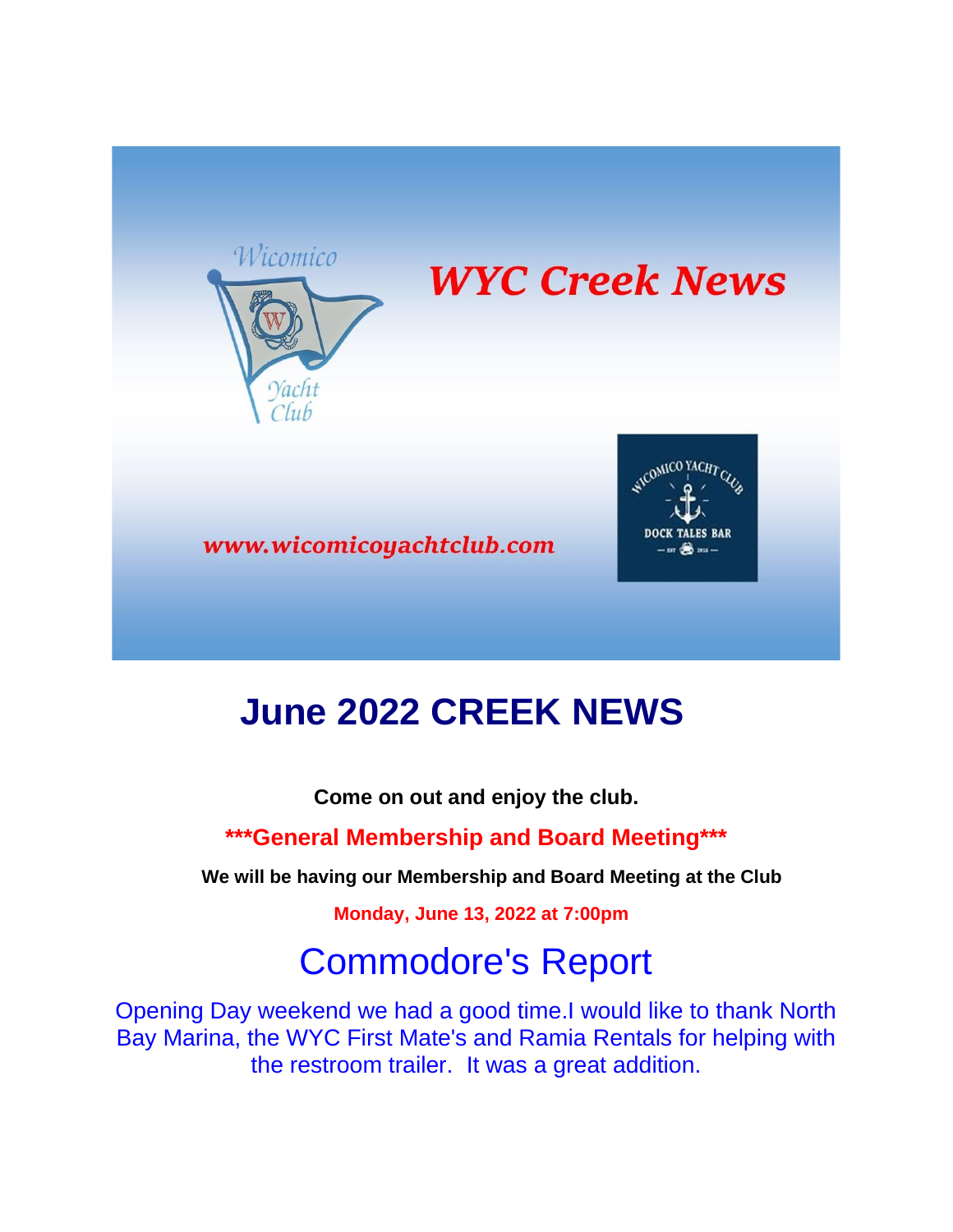We had issues with our fuel and hopefully it be running by the weekend.

The pool is open and getting used a lot. Thanks for our pool committee and for staying after it. Hot weather is here and the Tiki bar open so come and enjoy WYC

Sincerely,

*Neil Abbott, Commodore*

*443-783-2207*

*[nabbott977@gmail.com](mailto:nabbott977@gmail.com)*

# Vice Commodore's Report

The 2022 Opening Day Ceremonies are in the books.

I would like to thank everyone for their help and guidance.

The 2022 Boating Season is well underway.

*Tom Stanley*

*Vice Commodore*

*[powabbit1@gmail.com](mailto:powabbit1@gmail.com)*

*443-235-9124*

# Rear Commodore's Report

Summer is on the horizon! Summer officially starts June 21st, but we have been blessed with warm weather early! Opening day has come and gone with a great crowd! Thank you to all the volunteers for assisting us!

Below is June's restaurant specials calendar, please check out this month's specials brewing in the kitchen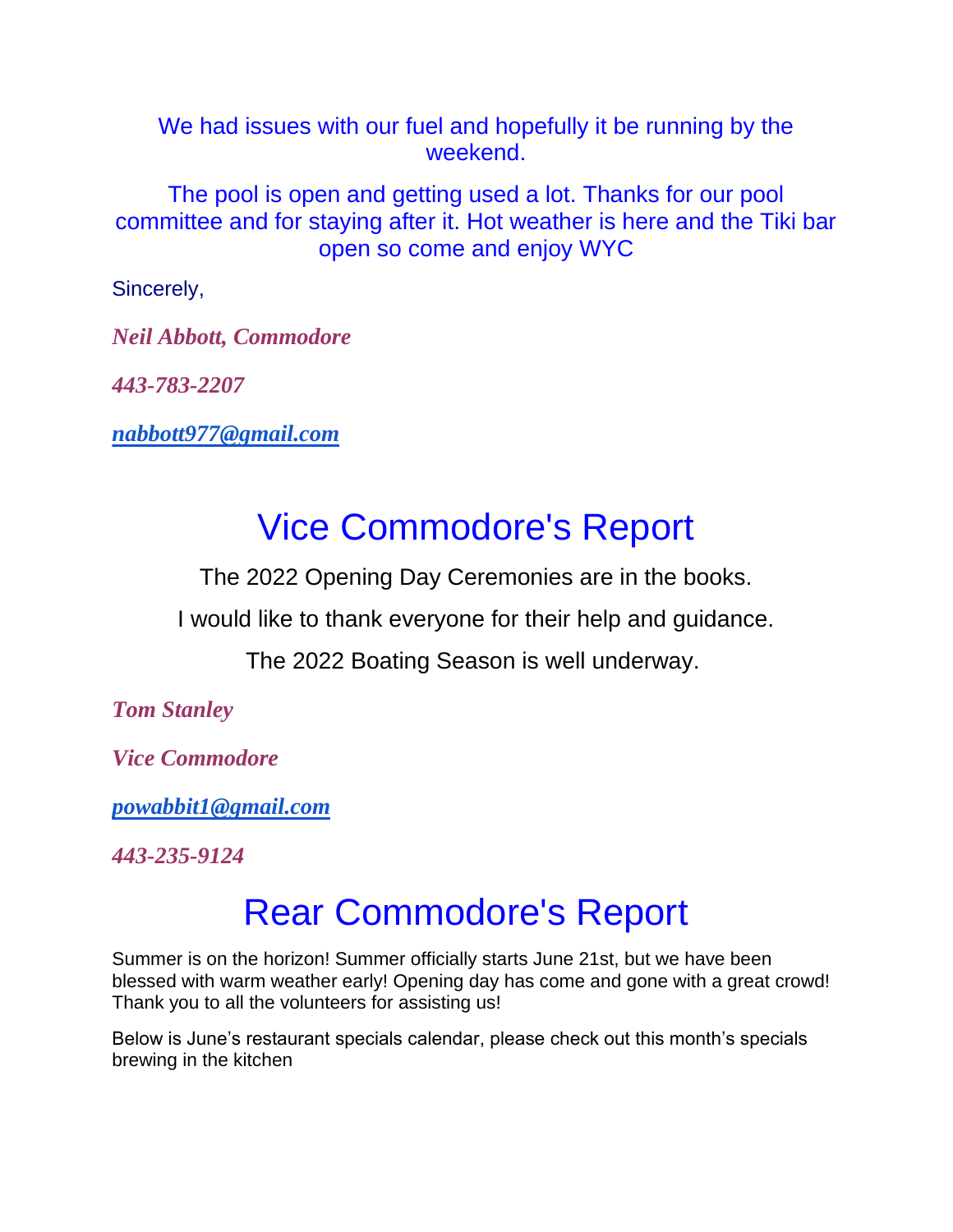Saturday, June 25th the clubhouse, restaurant, tiki bar, and pool are all closed to members for a private party.

Warm weather brings more activities! Check out the activities calendar or contact our activities chairwoman Laura Lockwood for more information!

If you have recommendations or suggestions for the kitchen, please let me know.

Happy Boating everyone!

*J.D. McCurdy*

*North Bay Marina Inc.*

*302 436 4211*

*443 783 4644 cell*

# WYC Fleet Captain's Report

#### **It's time to book your slips for our upcoming cruises! If you haven't done so already, I suggest booking very soon before the slips fill up!**

### **From the Fleet:**

If you are still interested in going to St. Michael's over Father's Day Weekend, please call the Marina ASAP for slip reservations. 410-745-2400.

(Other lodging options are available as well, just Google the area or ask a friend!)

The season is off to a wonderful start with lots of great boating weather. We had a large number of boats travel to Rumbley on Memorial Day, and even several people came by land! The folks at the Goose Creek Pit & Pub were very happy to see us and welcome us to come down any time!!!! The food and service were excellent!!!!

If anyone plans a day/weekend trip and you don't mind, please reach out and let other members know. . . Some of us "newer" boaters might to like to follow along and add some new routes to our Chartplotters ... or maybe even hitch a ride!!!!

If you haven't booked slips for our upcoming cruise weekends, I suggest you book ASAP as slips are filling up fast! Here's a reminder of the dates and locations.

July 1st - 4th - Somers Cove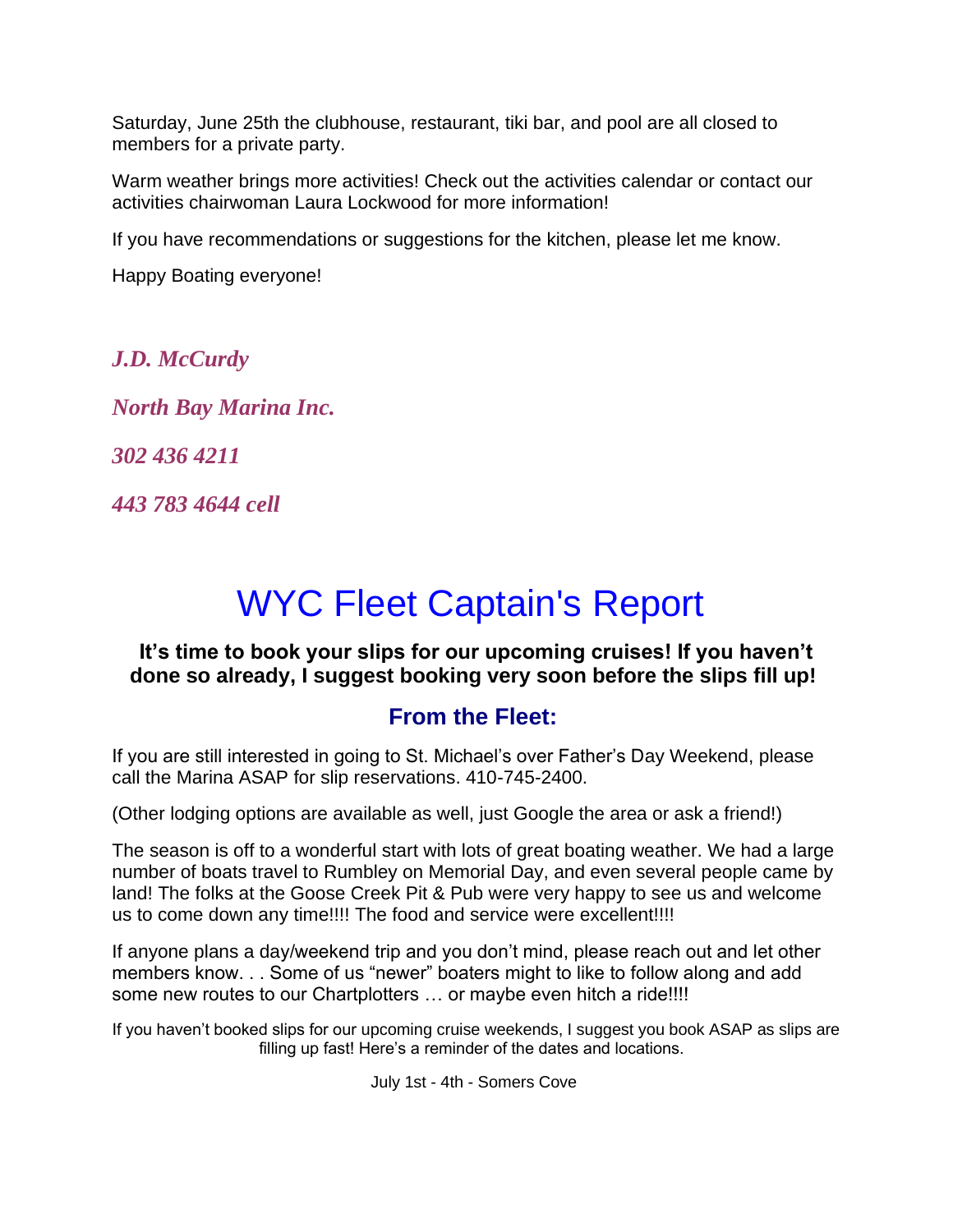410-968-0925

July 29th - 31st Point Lookout Call Jennifer @ 301-872-5000 August 26th-28th Onancock Wharf Book via Dockwa Labor Day Weekend - Somers Cove

*Ann Nelson*

*443-366-2121*

*[AnnNelson11111@yahoo.com](mailto:AnnNelson11111@yahoo.com)*

*[fleetcaptain@wicomicoyachtclub.com](mailto:fleetcaptain@wicomicoyachtclub.com)*

## First Mates Report

Happy June from the First Mates!! What a great opening day weekend we had this year, especially compared to last year!! The First Mates started some new traditions with the commemorative wearables and brought back an old one in the bake sale.

Opening Day Festivities: Our first poker run of 2022 was a smashing success with 35 teams signing up and 32 boats participating. We certainly want to thank all of those that manned a hand this time, they are Donnie and Pam Messick, Dean Murray and company, VDR(always a good turnout), and Tom Stanley and company. Thank you also to all of the volunteers we had in organizing such a large group, the 50/50 sales, wearables and the bake sale.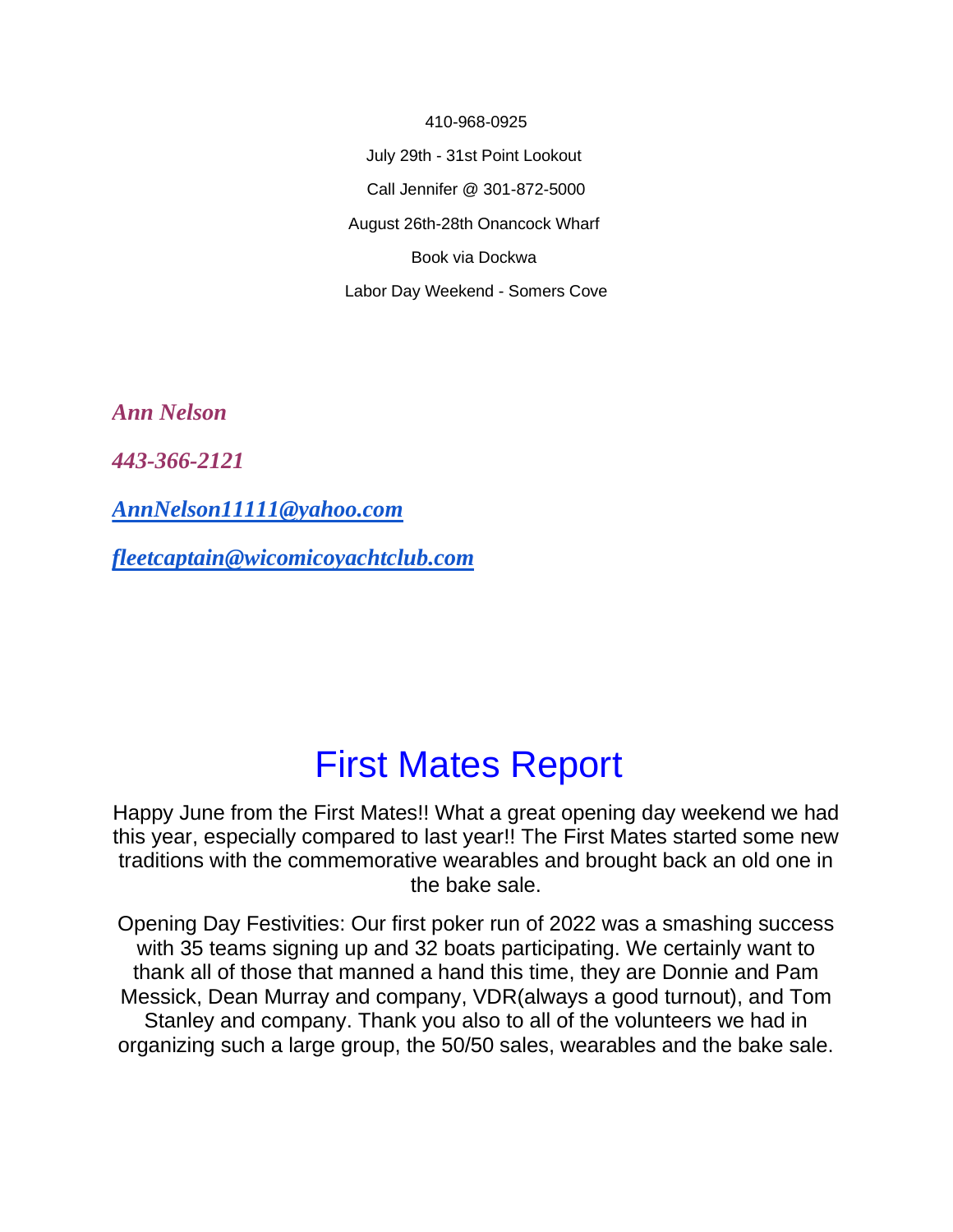It was a lucrative weekend for the winners, the committee and ultimately your club.

Wearables Committee: The commemorative opening day wearables were a huge success and we do have a very small quantity left for purchase.

July 9th Poker Run: We will be having our first Mid-Summer Poker Run on July 9th from 2-5. DJ Justin Darling will be spinning the records from 4:30- 8:30 that evening as well. Again, if you want to participate and no vessel to do it with, or you just want to save some gas money, you can draw your hand at the club that afternoon.

Club Improvements: We are still awaiting the arrival of the new storage trailer. I am sure once it gets here, we will be seeking volunteers to help clean out the old one and organizing the new one. If you have suggestions regarding club improvements or items for the wearables committee to order, please email me at [jseagraves@transparentedge.com](mailto:jseagraves@transparentedge.com) or come to our next committee meeting on June 13, 2022 at 6:00, in the club house. Please come join the First Mates Club to get involved to see how you can help, we'd love to have you and dues are only \$10 per year!!

### **See you at the Club,**

*Jane Seagraves, President First Mates*

# WYC Activities 2022

# SCHEDULED UPCOMING ACTIVITIES

JULY

9th – First Mates Poker Run with DJ Justin Darling

AUGUST

**SEPTEMBER** 

11th – First Mates Poker Run

24th - Oktoberfest

**OCTOBER** 

29th – Trunk OR Treat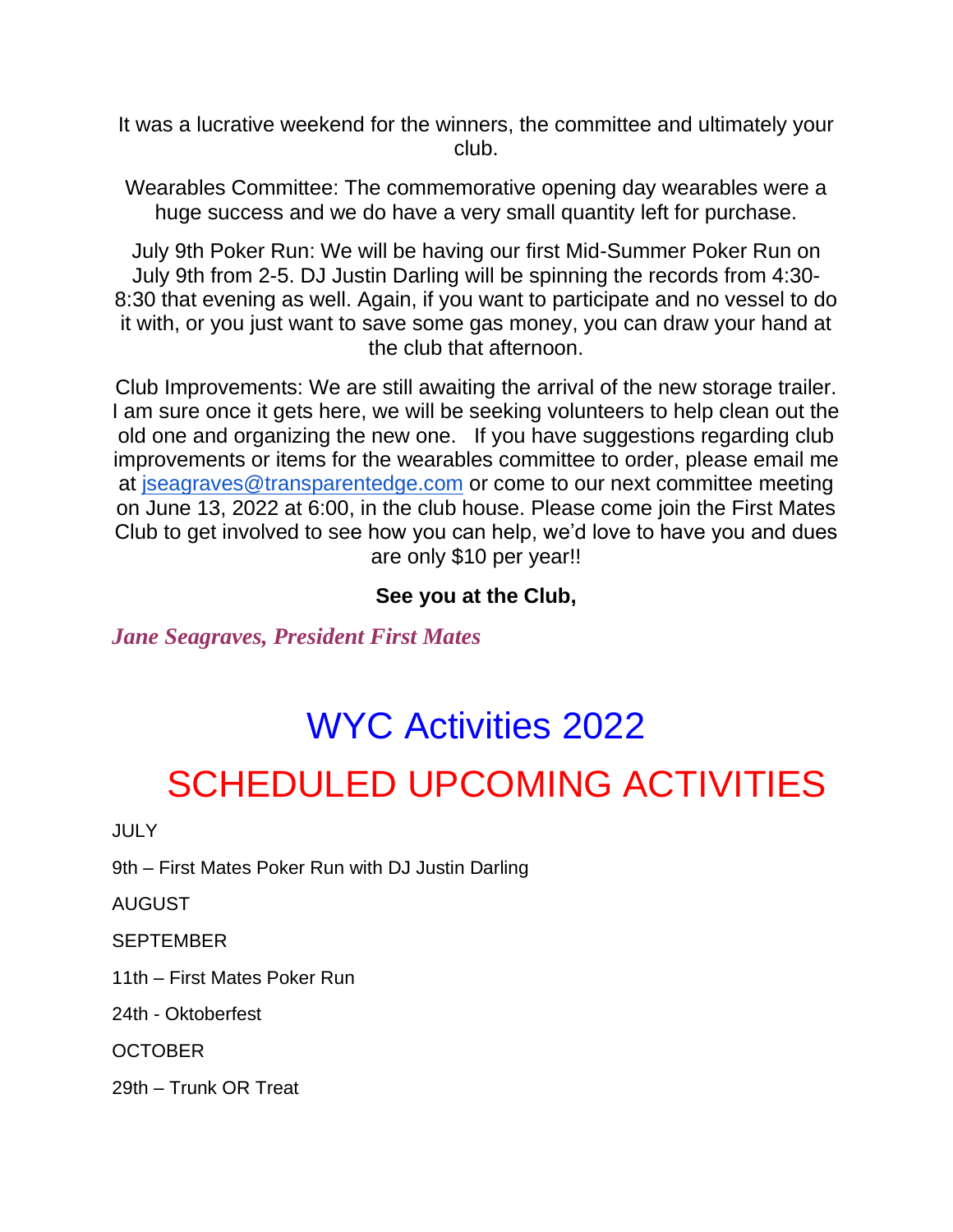NOVEMBER

19th – Commodore's Ball

26th – Christmas Boat Parade

**DECEMBER** 

3rd – Kid's Christmas Party

LIVE entertainment/DJ, is in the process of being scheduled for 2022.

*Past Commodore, Laura Lockwood,*

*WYC Activities Committee Chair*

*443-235-5519*

*[laura@paperpeople.net](mailto:laura@paperpeople.net)*

# Membership Committee Report

**\*\*Reminder General Membership Meeting is second Monday of each month at 7:00 PM. Sponsors must attend for voting process of new members\*\***

**\*\* All sponsors must be at this meeting to speak for their new member\*\***

**\*\*Candidates ARE NOT required to attend the meeting\*\***

**June Candidates**

### **Associate Membership:**

Anthony Darby - Sponsor Ann Nelson

Mitchell Anderson - Sponsor Richard Mitchell

Warren Owens - Sponsor Dick Carey

Matthew Marshall - Sponsor Laura Lockwood

Nicole Ingley - Sponsor Laura Lockwood

Stephen Katz - Bill Green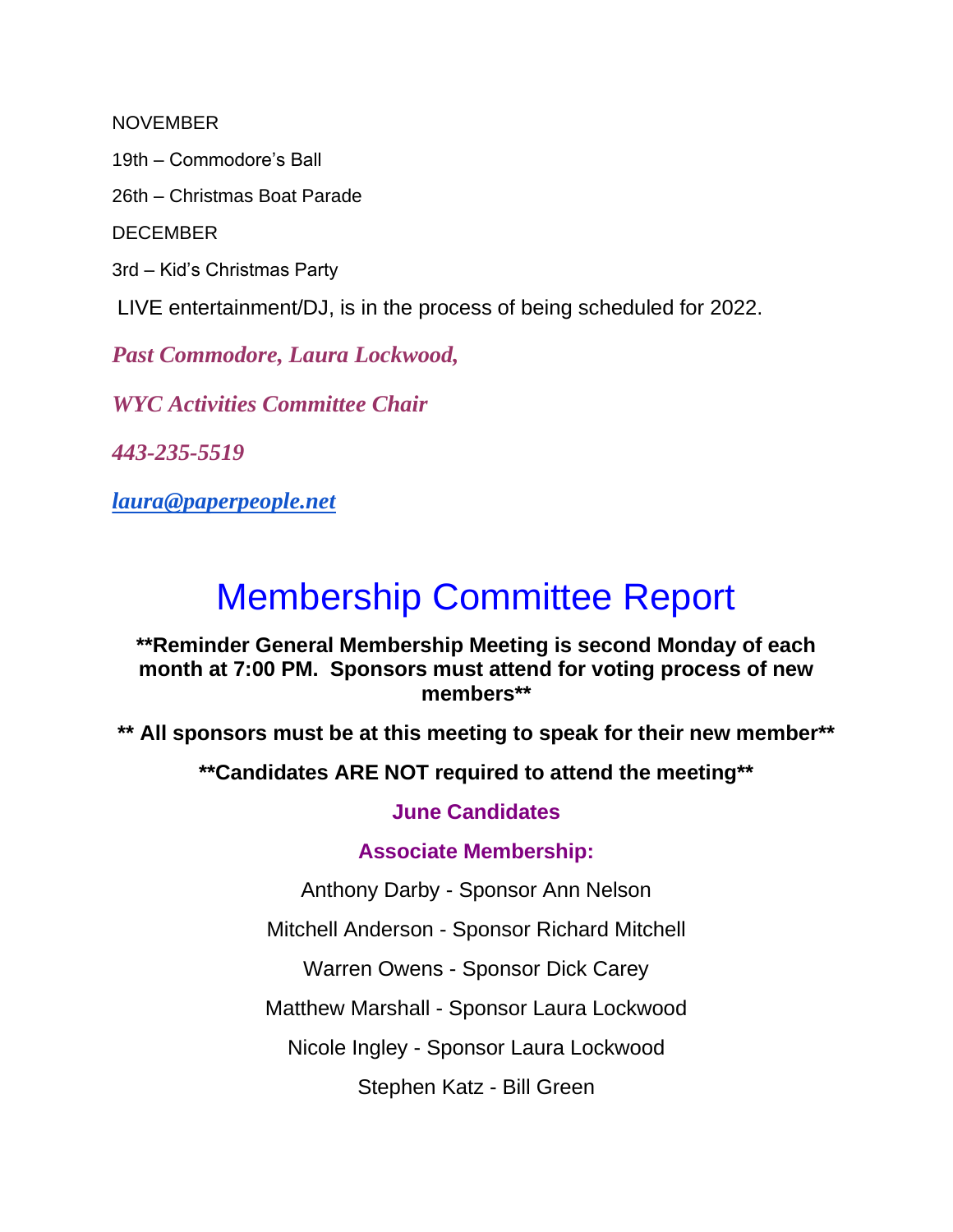Full Membership:

Scott Wade - Sponsor Osborne Christensen

**Please remember if you need a membership application right away, applications are available on our website - see the link below.**

**Once you are there click View/Print Application Form. The application can be printed and mailed to:**

**Wicomico Yacht Club**

**P.O. Box 73**

**Allen, MD 21810**

**with a check for the pro-rated dues & a \$50 application fee or you can place in the membership box at the club.**

**\*\*Pro-rated sheet is available on our website & posted at the clubhouse.\*\***

**If you have any questions you can call or email me.**

**Thank you,**

*Becca Ramia*

*410-603-1116*

*[Becca.ramia@gmail.com](mailto:Becca.ramia@gmail.com)* 

[@ http://www.wicomicoyachtclub.com/ContactForm.aspx?FormID=8952.](https://mail.google.com/mail/u/0/#m_7091831042918946954_bottom)

# Gas/Fuel News

*Kathy Fiddler*

*410-726-9345*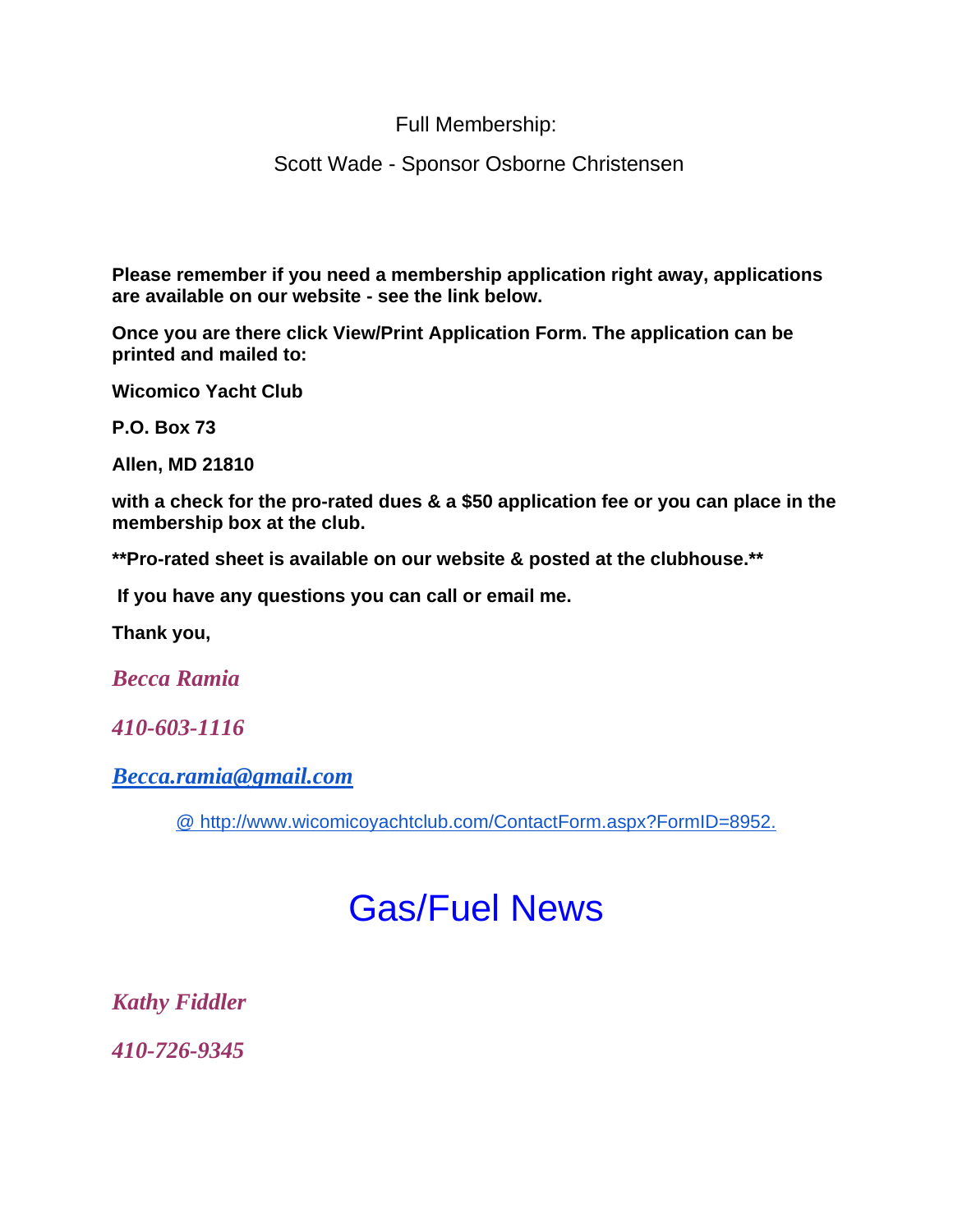*[kfiddlermd@gmail.com](mailto:kfiddlermd@gmail.com)*

*Jeff Berthiaume*

*443-497-6373* 

*[bertjeff@msn.com](mailto:bertjeff@msn.com)*

TRAILER PARKING – 2022

TRAILER PARKING SPACES HAVE BEEN ASSIGNED.

Most 2022 permits have been distributed to paid parking trailer owners. 2022 permits are 400 series. A VERY limited number of spaces are still available. Applications can be obtained by emailing [rmiles4@comcast.net](mailto:rmiles4@comcast.net), calling Becky Miles at 443-880-6190, or picking one up at the club.

If you currently have a boat trailer parked without proper registration or in a space that has not been assigned to you, please move your boat and trailer.

Temporary trailer parking is available on the grass area on both sides of the entrance.

AMENDMENT TO GROUNDS RULES (2015):

All boat trailers parked on WYC property over 48 hours must park in designated trailer parking area and must display a parking sticker on the front of the trailer or on the winch stand..

To receive a parking sticker, a registration form must be filled out and presented along with a check to receive the annual sticker. It is necessary to coordinate with the Grounds Committee to complete this process.

Stickers will cost \$250 per year. Trailers with proper stickers and registrations will be assigned a parking space.

Members who park a trailer without a sticker on Club premises over 48 hours will be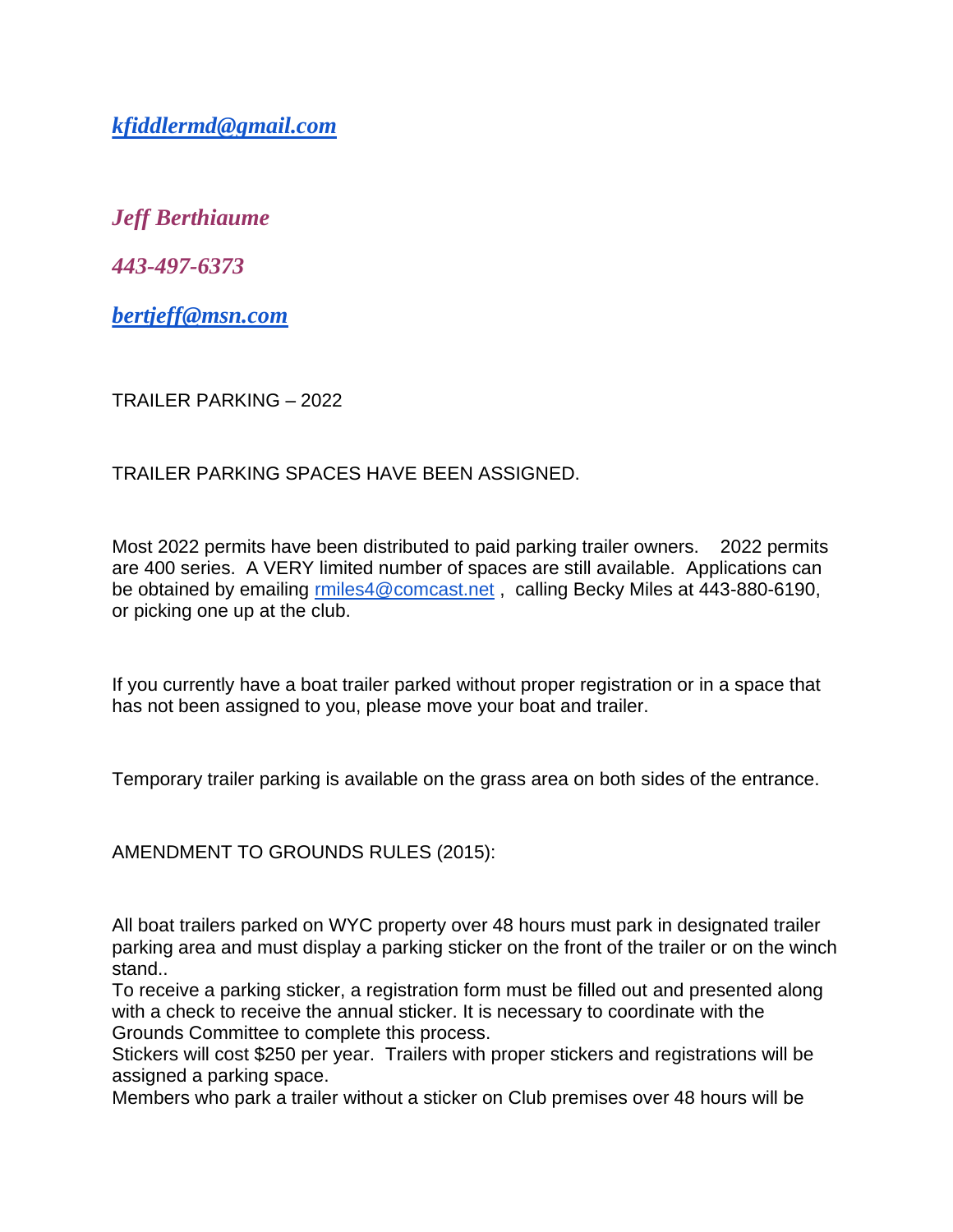billed by the Treasurer for the annual fee and receive a sticker when the bill is paid. This Grounds Rule change goes into effect on January 1, 2016 and continues until rescinded by the Board of Governors.

*Becky Miles 443-880-6190 [rmiles4@comcast.net](mailto:rmiles4@comcast.net)*

# Dock Master's Report

Also still have a couple of slips open 2 choice slips on the bulkhead and 3 choice slips avialable on B

Please observe dock etiquette when tying up for short stays, use your own lines when tying up .

.

*Past Commodore, Larry Comer*

*410-251-5138*

*[Comerconstructionco@gmail.com](mailto:Comerconstructionco@gmail.com)*

## Pool News

Can you believe it, it's already June! The pool committee has been hard at work taking care of the pool. It looks great! There will be a private pool party, Friday, June 10th 5- 8pm. Please exit the pool around 4:30 so we can prepare for the party .Our next committee pool meeting will be Wednesday, June 15, 6:00pm poolside. Please consider stopping by at the meeting to see what we are all about. We are always looking for more volunteers to help with the pool. If your child is in swimmies, please also put rubber pants or a bathing suit over top of the swimmie. NO GLASS ITEMS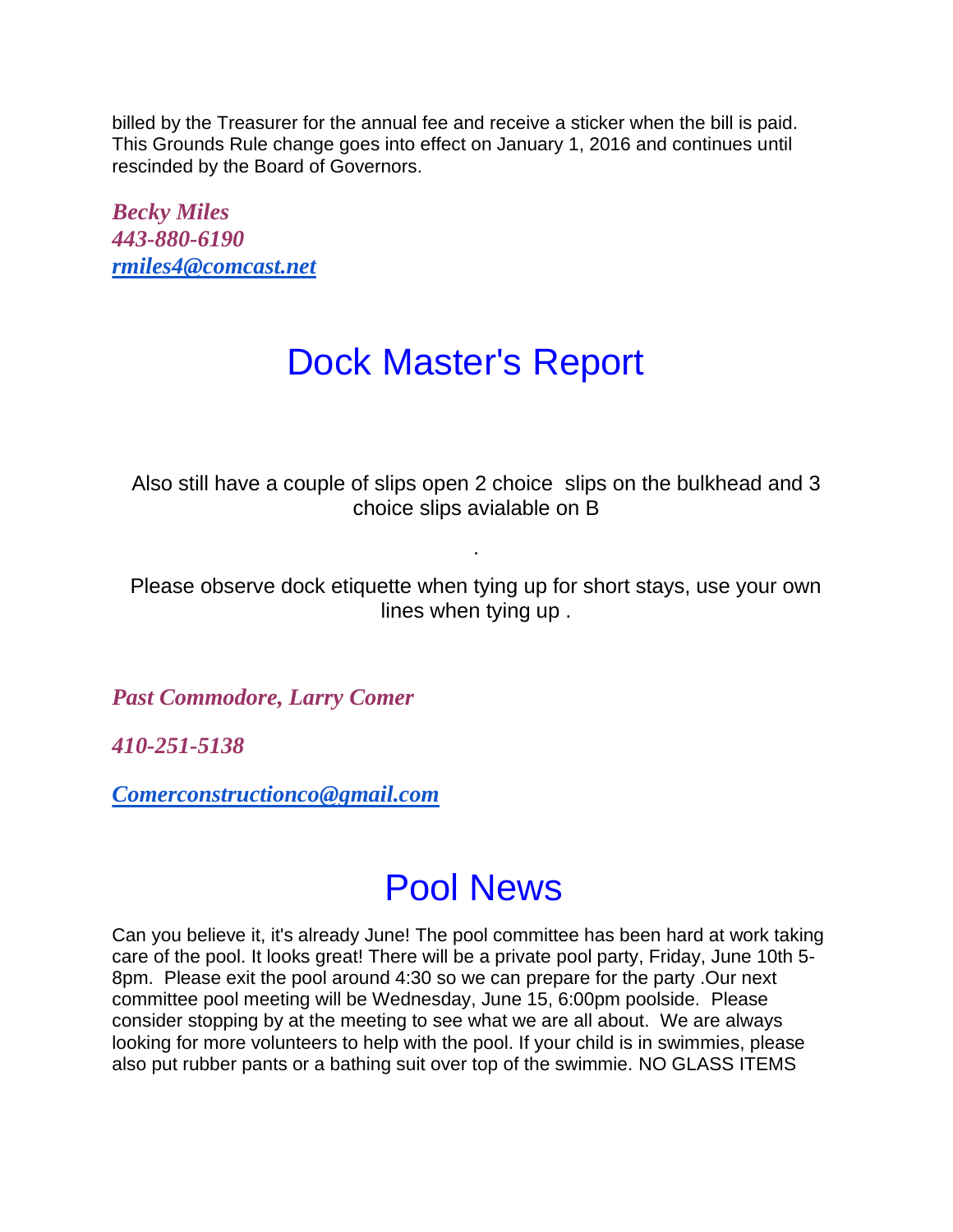(Bottles, Dishes, etc.) ON THE POOL DECK AREA OR ANYWHERE NEAR THE POOL. See ya at the pool, thank you, Molly O.

Thank you,

*Molly Oechsli 443-735-1790* 

*[mollyoechsli1@gmail.com](mailto:mollyoechsli1@gmail.com)*

David Huff 443-735-2886

Ann Nelson 443-366-2121

Tom Monahan 410-430-6195

## Decorating Committee

*Vicky Comer*

*410-251-5397*

*[Comer6@aol.com](https://mail.google.com/mail/u/0/#m_7091831042918946954_bottom)*

# From the Nominating Committee

### WYC NOMINATING COMMITTEE 2022

The WYC Board has Selected the following to be on the 2022 WYC Nominating Committee.

CHAIRPERSON: JAMIE REBMAN…. FULL MEMBER Member RAY SEMSKI…FULL MEMBER Member STEPHEN GREENWOOD ….FULL MEMBER Member AVERY MORRIS….FULL MEMBER Member JANE SEAGRAVES….FULL MEMBER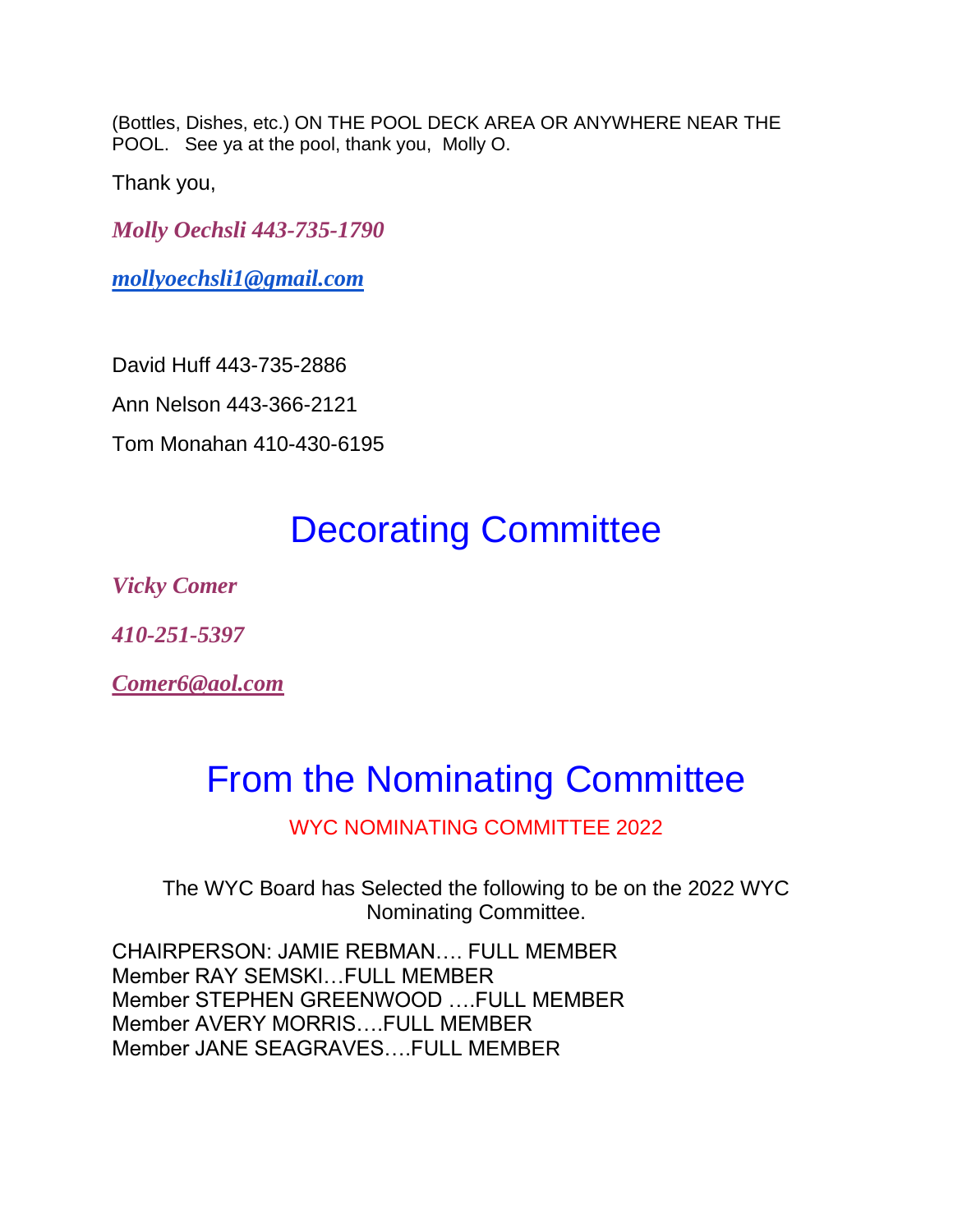### 1st ALTERNATES: LOU DEGEORGE….FULL MEMBER 2nd ALTERNATES: LARRY COMER….FULL MEMBER

Over the next 5-6 months the Committee will be seeking out Members to fill vacant Posts for the 2023 year. Vacancy's to be filled usually consists of a Fleet Captain and two three-year board members. The Fleet Captain has the option to discontinue their service at the end of their term and not move up through the chain of command or move up through the normal succession towards the Commodore Position.

A member can be considered to serve on the board of governors after a full two (2) years of membership. The offices of Rear Commodore, Vice Commodore and Commodore shall be held by full members only. While it is the intent of the club to recognize the contributions of associate members, representation on the board is limited to no more than four (4) associate members.

If You are interested in serving on the Board or the Bridge

Please Contact:

*Jamie Rebman Chairperson*

*203-482-0431*

*[comm222@aol.com](mailto:comm222@aol.com)*

# Media & Communications

**E-Mail Issues: we are aware that some Members are not getting our emails. If you or someone you know is having this issue, please let us know. You should be getting at least one email per week telling you of our specials and our Activities. We are researching the possibility of getting a new e-mail/web domain.**

**You can Add yourself to our Mailing List from the WYC Home Page (top right/contact info/mailing list)**